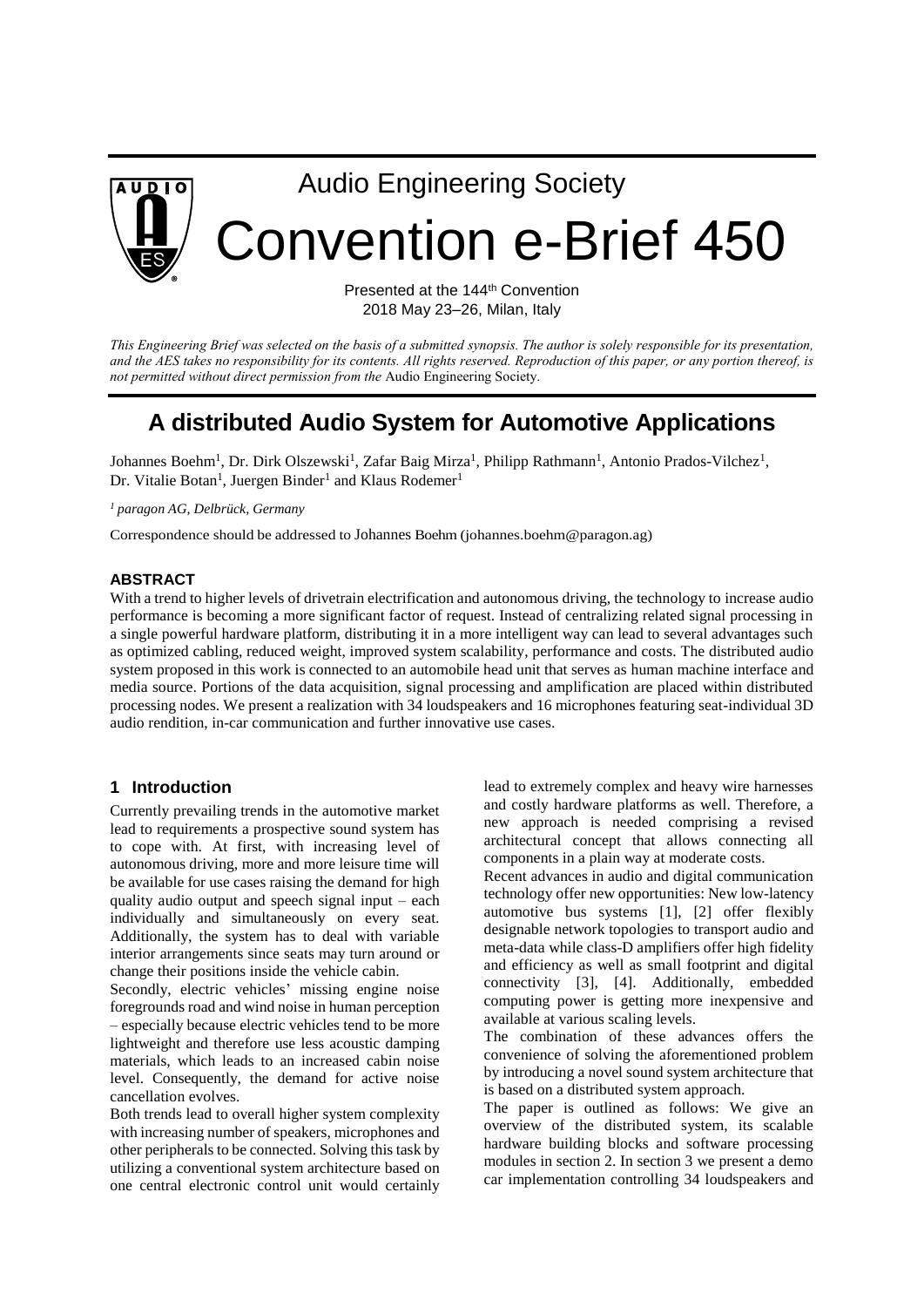16 microphones and address associated use cases before we conclude with a summary.

## **2 Distributed System Architecture**

### 2.1The Digital Bus

An example of a bus system suited for the needs of a distributed system is the Automotive Audio Bus (A<sup>2</sup>B) [1]. It allows transmitting multiple audio channels downstream and upstream using a lightweight unshielded twisted pair connection with approximately 2 samples latency between the time division multiplex (TDM) inputs and outputs at the A<sup>2</sup>B transceivers. The bus master provides the clock and the network slaves are daisy-chained nodes. In addition to its synchronous streaming capabilities, A<sup>2</sup>B allows to tunnel asynchronous control data by offering two methods: An I <sup>2</sup>C tunnel can setup the connected hardware and a 4-byte mailbox can be used to exchange control information with connected processing units (µCs or DSPs). Thus a fully controlled infrastructure can be provided and interface software wrappers in the style of AES-70 [6] become possible.

### 2.2 Scalable Hardware Modules and System **Architectures**

Hardware modules are assembled out of a Base Module (BM) with a bus interface, class-D amplifiers and A/D converters for sensor inputs. BMs may be extended by daughter boards:

- A daughterboard with a small-scale fixedpoint DSP, denoted by Audio Module (AM).
- A daughterboard offering a highperformance multi-core floating point DSP and additional bus interfaces to allow for scalable connectivity and high computing power (denoted by Computing Module, CM).

Due to their small dimensions, the HW modules can easily be packaged near associated peripherals, such as loudspeakers or microphones, which results in significantly reduced wiring efforts and improved signal quality. Because of inherently short speaker wires low gauges may be chosen with negligible weight and costs. Then the connected amplifier is enabled to deliver its power to the speaker via high currents instead of high voltages which eliminates the need for expensive heat and EMC problematic DC/DC converters and allows operating the amplifier directly at the vehicle's power supply.



Figure 1. Distributed system with multiple busses and adapted nodes. The head unit (HU) is connected to a Computing Module (CM), which includes a multicore DSP and controller. It receives audio from the HU and the ADCs, executes the main processing tasks like entertainment and ICC and deploys the processed audio streams.

## 2.3 Processing Modules

#### *Entertainment*  2.3.1

In its current realization, entertainment processing features a combination of audio channel upmix [7], equalization modules, a bass management stage and a limiter.



Figure 2. Entertainment processing blocks.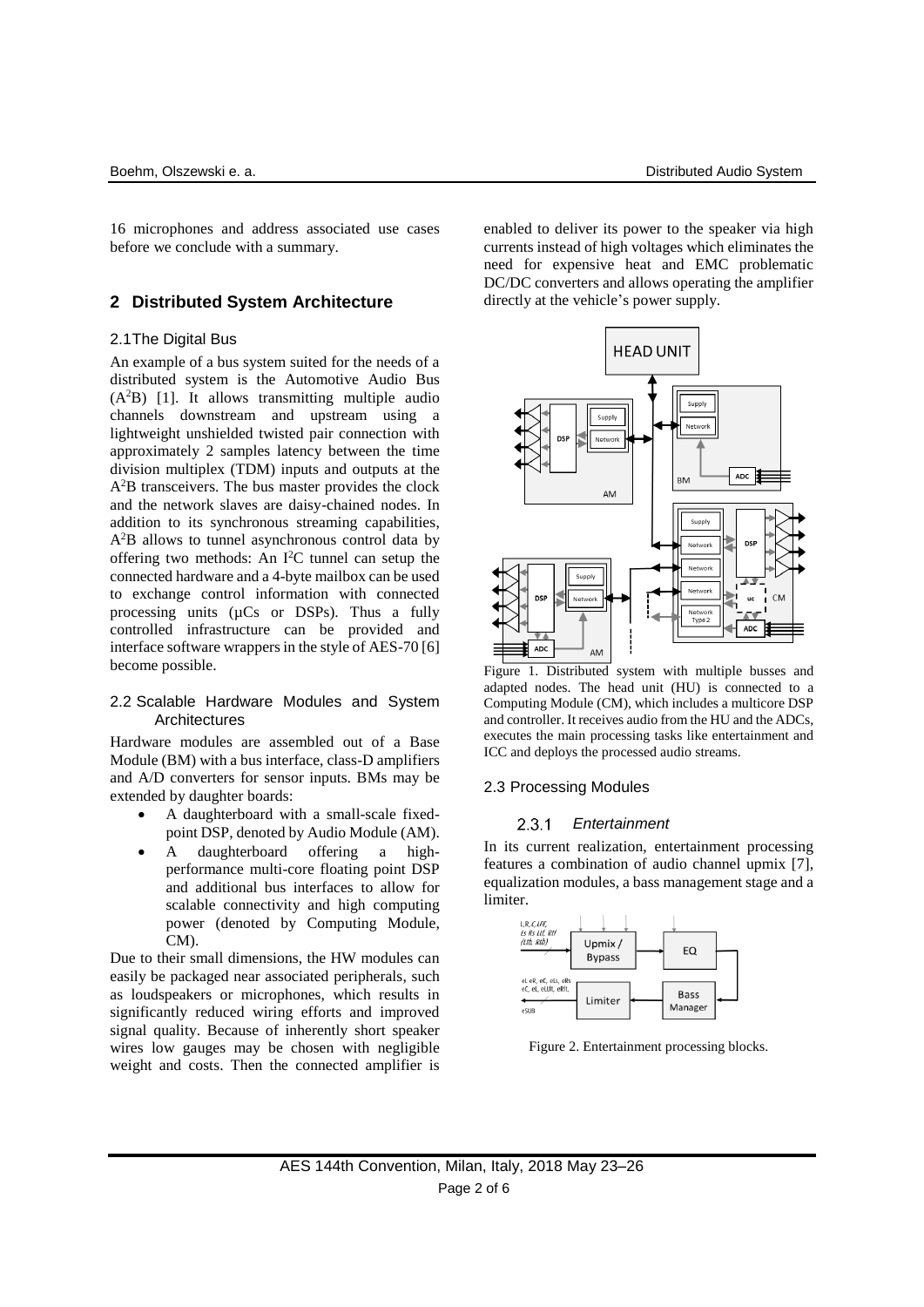Entertainment processing is executed in the HU or in a CM node of the distributed audio system. The number of audio channels can vary from 2 (no upmix), 3 channel stereo (only center channel upmix), 5.1 channel surround and 5.1+2 or 5.1+4 channels for 3D audio. Equalizing pre-sets are tuned to flatten or boost the Car-Hifi-Curve to optimize playback for different driving scenarios. The bass manager's task is to redirect low frequency components of all channels to a subwoofer channel. The limiter prevents clipping of audio signals.

### $2.3.2$ *In-Car Communication*

In-car communication (ICC) captures a passenger's voice, suppresses feedback, ambient and entertainment signals and transmits the clean speech signal to another passenger's loudspeaker with only low processing delay. This enables easy communication at high ambient noise levels encountered at high speeds and open roof convertible driving scenarios. ICC building blocks include sampling rate conversion, best microphone selection out of multiples per seat, speech detection, echo cancellation and noise suppression. Thereafter a routing and mixing stage ensures that the signal is directed to the desired listener depending on the ICC modes, such as driver↔ passenger, front↔rear and telecommunication links. The processing delay is kept sufficiently low to ensure naturally comfortable and stress-free communication. Details are given in [8] and [9].

#### $2.3.3$ *Loudspeaker Management*

An exemplary programmable model is shown in Fig. 3. Eight input channels can be processed to four output channels. There are two programmable channel routers and mixers. A first mixer is used to combine low delay speech and the entertainment signals. The mixer at the very end can be activated for mixing in very low latency signals like band limited anti-noise signals. Gain and delays are used to compensate for different distances of the loudspeakers and can be updated in real-time depending for the selected listening zones. A filter stage of up to ten cascaded biquads IIR filters is used to adapt to the loudspeaker transmission



characteristics. The minimum processing delay is two samples. Usually loudspeaker management processing is performed within a small scale DSP.



### $2.3.4$ *Loudspeaker Linearization*

Woofer linearization reduces the total dynamic distortion of a loudspeaker at larger diaphragm displacements and extends its usable displacement range. The other way around, smaller designs become possible. Additionally, strong variations of temperature (very common in cars) change the characteristics of the loudspeakers' mechanical suspensions. This also influences the speaker´s transfer function. By monitoring the loudspeaker current, adaptive regularization of the transfer characteristic becomes possible to ensure applicationspecific transfer characteristics as well as secure operation in all considered circumstances. This regularization processing can easily be implemented within the DSP of a network node. The distributed architecture allows direct neighbourhood to the speaker and this ensures optimal performance.

### $2.3.5$ *Road Noise Cancellation*

Acceleration sensors and microphones placed around the vehicle body can be utilized to accurately determine the relevant road noise signal portions. For applying the anti-noise signals, subwoofer, the door's speakers and loudspeakers placed close to the passengers' ears can be utilized. The sensor data can be transmitted via the bus network and processed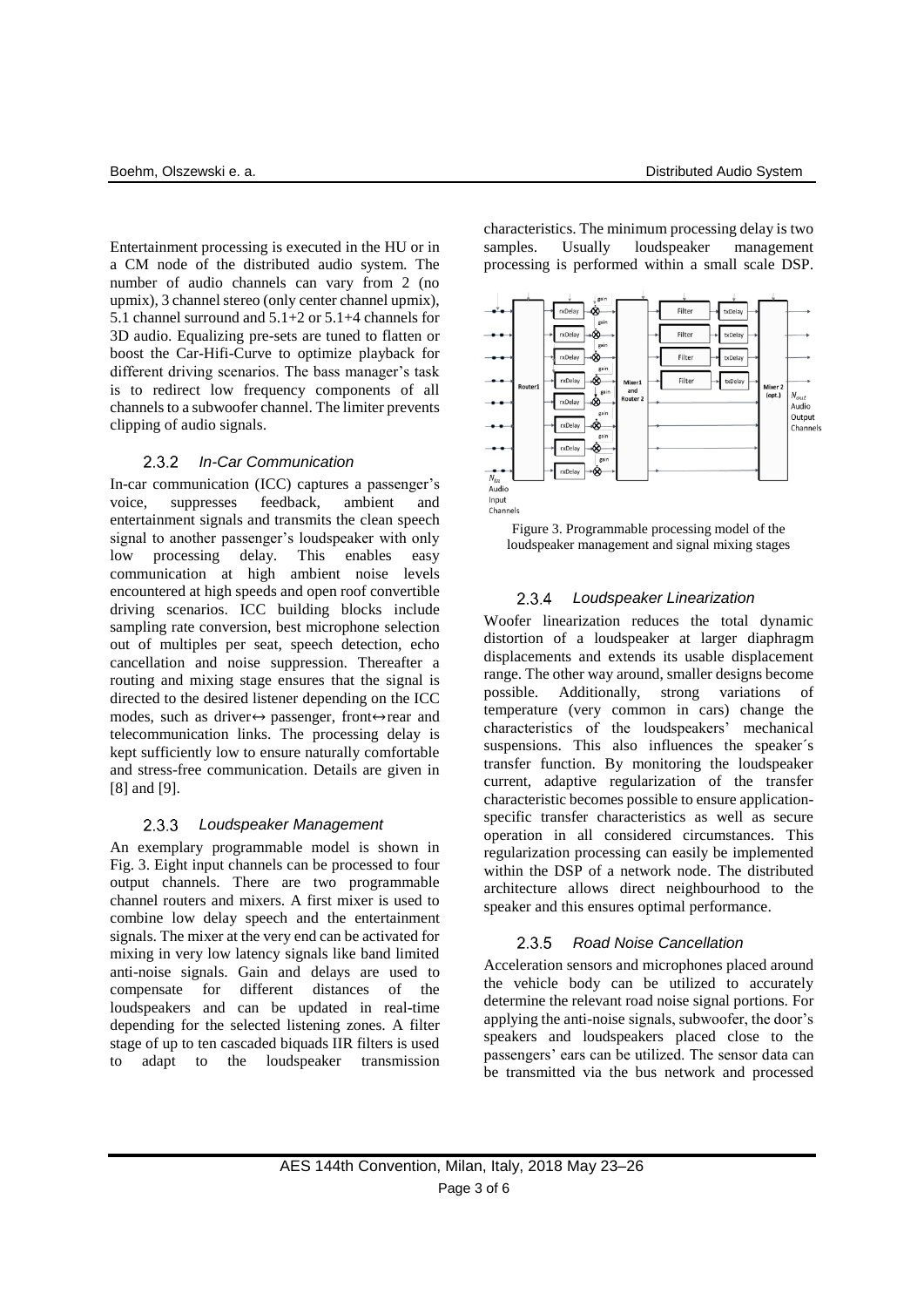using an algorithm similar to the filtered-x least mean square (FxLMS) [10] to generate the anti-noise signal. Special fast ADCs and low-latency signal transfer paths can be used to keep the signal transfer

delay small enough to ensure significant noise reduction up to the kHz region.



Figure 4. The demo car is equipped with a distributed system linked by 3 busses (A, B, C). The HU serves as a HMI, media source and telecommunication link. Entertainment and ICC processing is executed in a CM node. AM nodes close to loudspeakers carry out the loudspeaker management and mixing of speech signals. Class-D amplifiers drive 34 loudspeakers. 16 microphones are available for ICC and hands free telecommunication.

## **3 A System for Demonstration**

### 3.1 System Description

The structure of the demo car setup is shown in Fig. 4. A woofer, midrange and tweeter solution is placed in each of the door panels, a two-way center channel solution mounted within the top of the dashboard and a double subwoofer is hidden within the spare tire cabinet of the trunk. Loudspeakers to support individual sound zones are used for the two surround and top-front channels: There are two speakers mounted within the roof in front of each seat. Two

speakers are placed in each headrest, inside the foam body and hidden beneath perforated leather, utilizing high-performance speaker equalization to overcome the influence of the packaging situation. Additional center channel support facing towards the back row is placed in the driver and co-driver headrest. The speaker setup supports 5.1+2 top front multichannel audio formats directly. 5.1+4 audio needs to be processed: Each loudspeaker is connected to a class-D amplifier as an element of the processing nodes, 11 AMs and 1 CM. There are four top microphones placed in the roof jacket in front of each seat: The safety belt of each seat is equipped with three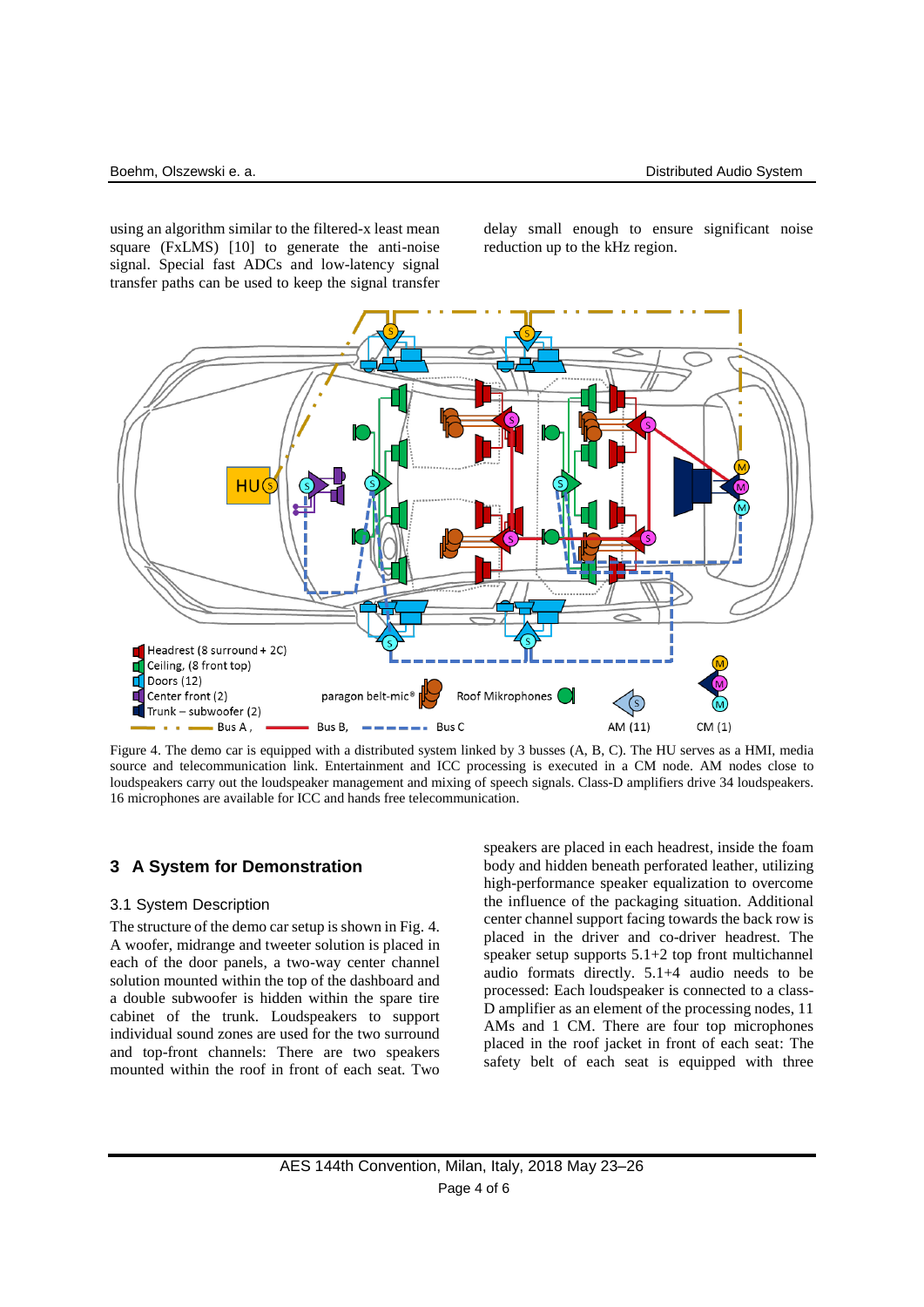microphones (paragon belt-mic®). These microphones are connected via AD converters of the system´s processing nodes to the digital bus.

The CM is equipped with a dual-core DSP plus a microcontroller processing unit. An ARM core is used to handle the interrupt-driven mailbox control flow initialized by the HU. While one of the DSP cores is used for the entertainment signal processing (see section 2.3.1), the other one is used to perform additional features like in-car communication (see section 2.3.2) with a much shorter processing delay. Processed entertainment music and ICC voice signals are sent to the remote nodes (AMs) close to the loudspeakers in synchronous streams. The receiving nodes are equipped with a fixed point DSP to handle the mailbox command processing and the loudspeaker management processing; including mixing of the ICC signals (see section 2.3.3).

|                                | Distributed      | Centralized     |
|--------------------------------|------------------|-----------------|
|                                | System           | System          |
| Length cabling<br>Microphones  | 9.8 <sub>m</sub> | 41 <sub>m</sub> |
| Length cabling<br>Loudspeakers | 15.3m            | 117.5m          |
| Length cabling<br>$A^2B$       | 24.5m            |                 |
| Length cabling<br>Power supply | 24.5m            |                 |
| Length cabling<br>Overall      | 97.6m            | 158.5m          |
| Weight Overall                 | 15.6kg           | 21kg            |

Table 1. A comparison of cable harness and related weight of the distributed system and a conventional centralized design. It shows a weight reduction of 26%. Both systems with 34 loudspeakers, 16 microphones and up to 2000 W amplification power. The weights of the central booster amplifier is incorporated with 4.4 kg (including a DC/DC converter), the weight of a single AM node with 0.3 kg and a CM with 0.42 kg with enclosures. Cable diameters are aligned to tasks and signal power.

## 3.2 Use Cases

#### $3.2.1$ *Seat Individual 3D Audio*

The top and surround channel loudspeakers are placed close to each passenger which builds up the 3D image. The frontal image is stabilized and the stage is slightly elevated to match the windscreen. The close surround channel loudspeakers allow a direct path to the listener's ears and special processing allows for virtual height from behind. In addition, different loudness zones can be selected to adjust to the listener's preferences.

### $322$ *In-Car Communication and Handsfree Telecommunication*

Microphones integrated into the seat belts (paragon belt-mic®) capture the passenger's speech with high SNR to be processed by ICC. ICC modes like driver $\leftrightarrow$  passenger, front $\leftrightarrow$  rear and support for all seats allow easy communication and low disturbance. High privacy and intelligibility is given when using the headrest speakers for playback and the most natural experience is gained when using the top loudspeakers, especially for the back row. Hands-free telecommunication is enhanced in the same way. The same ICC technology enables a private phone call using belt microphones and headrest speakers or a multi-person conference routing the caller to attendees' loudspeakers and their mixed speech to the HU link.

#### *Road Noise Cancellation*  $3.2.3$

The usable frequency range of active noise cancellation can be extended to the kHz range using headrest speakers. Road noise cancellation processing (see section 2.3.5) can be performed in a CM.

## **4 Conclusions**

A distributed hardware and software architecture offers flexibility in terms of adaptation to different upcoming tasks and configurations while the automobile's head unit operates as a human machine interface and media source. The proposed audio system can be realized from a simple entry level system to an ultimately enhanced high-end network, comprising only a few to a very high number of loudspeakers, microphones and sensors respectively by simply combining different numbers of only a few variants of basically identical hardware building blocks. Validation and qualification costs can be reduced due to the decreased number of variants.